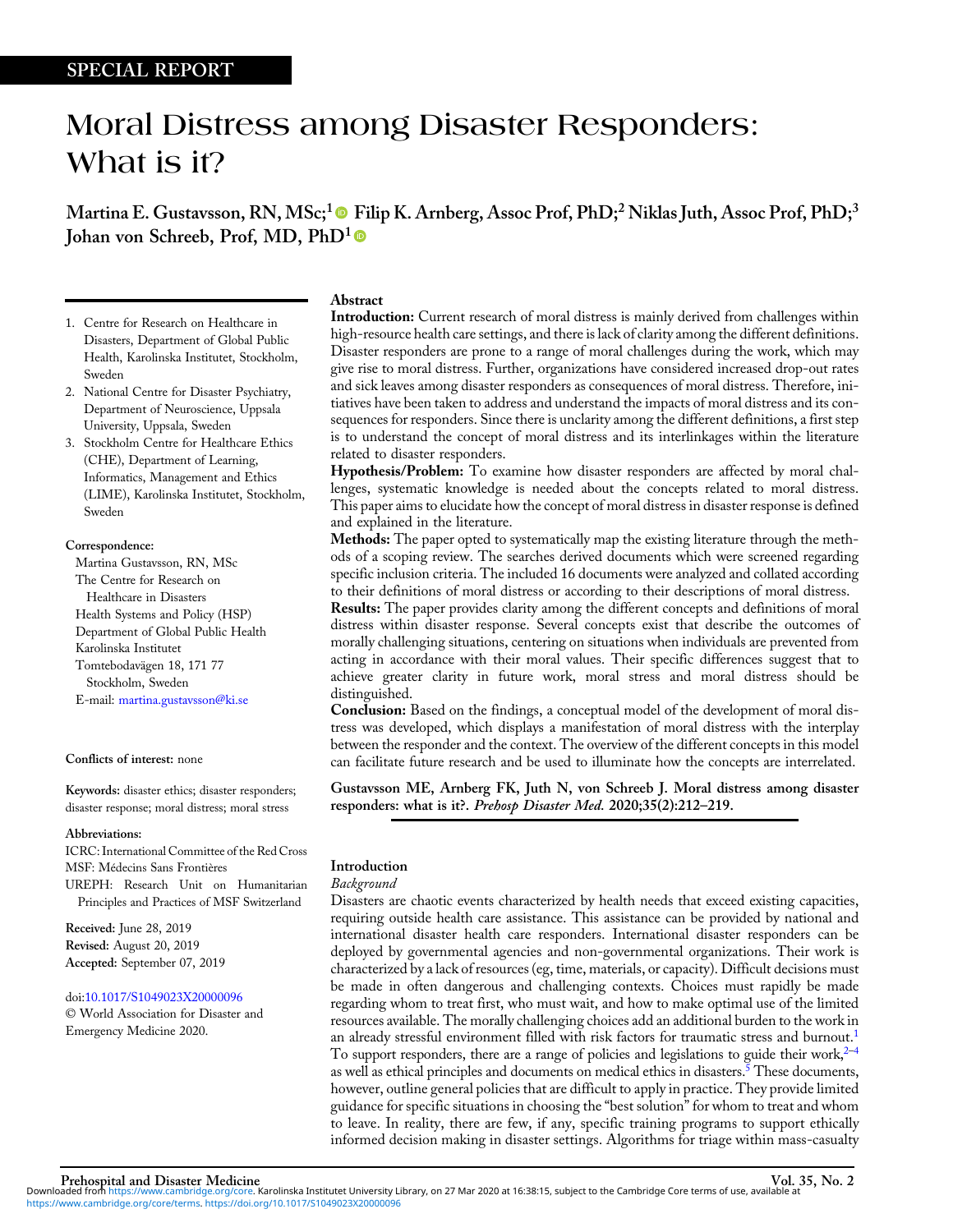situations are intended to guide the personnel in decision making, to sort and prioritize among disaster victims.<sup>[6](#page-6-0)</sup> However, it remains unclear how disaster health responders react and cope with the difficult decisions they must make and how they morally rationalize this. In this field, there is a significant knowledge gap between eth-ical theory and its practical implementation.<sup>[6](#page-6-0)</sup> Further, decision making within disasters is not limited to mass-casualty incidents. Various challenges related to care situations where responders are hindered to follow inner moral values are met in normal health care, but they are highly intensified in disaster settings.[7](#page-6-0) This means that responders must make decisions that they are often ill-prepared for.[5](#page-6-0) They face moral dilemmas in which "each course of action breaches some otherwise binding moral principle."<sup>[8](#page-6-0)</sup> When a responder is confronted with choices that, due to external factors, compromise their moral consciousness, it may result in feelings of frustration, powerlessness, anger, and remorse. This inner conflict has been labelled "moral stress," [9](#page-6-0) which is (theoretically) separated from standard stress theories, which include the reaction related to an imbalance between demands and resources.<sup>[10](#page-7-0)</sup> The stressor related to moral stress is an ethical problem, and the consequences can cause a stress reaction, depending on how the stressor is addressed by the individual.<sup>8,9</sup> This can be viewed as a reaction that may be of help for the individual to identify moral problems, but can, if not adequately dealt with, develop into what has been labelled "moral distress."<sup>[11](#page-7-0)</sup> However, the difference between moral stress and moral distress is differently interpreted within the literature. The term moral distress was defined by Jameton in 1984 to describe the psychological reaction to situations when the individual knows what is morally right, but is unable to act accordingly.<sup>12,13</sup> Moral distress research originated in nursing care, but it also involves other professions.[14](#page-7-0)

If moral distress is left unaddressed, an imbalance between the individual's inner convictions and overt behavior might affect core values and erode personal moral integrity, which may contribute to burnout and psychological distress among disaster responders.<sup>15</sup> The potential of cascading effects of moral distress may lead to not only individual suffering, but also sick leave and high drop-out rates, causing high costs for society.<sup>[16](#page-7-0)</sup>

Psychological distress was reported among health care responders during the Ebola outbreak in 2014-2015. It was perceived as morally difficult to isolate the infected while not having resources to offer care for them. Clinical care was too dangerous and even considered futile[.17,18](#page-7-0) The shift away from patient care caused moral concerns that the staff was not adequately prepared for. This event underscores that disaster responders must be well-trained and mentally prepared to manage morally challenging situations. To do so, more systematic knowledge is needed about the type and extent of moral challenges that responders face in disasters, and how they deal with them. Further, disaster responding organizations have considered increased drop-out rates and sick leaves as consequences of moral distress. Studies within the military discipline have also highlighted the issue of moral implications as it seems to affect their employees' well-being.<sup>19</sup> Therefore, initiatives have been taken to address and understand the impacts of moral distress and its consequences for responders. Since there is unclarity among the different definitions, a first step is to understand the concept of moral distress and its interlinkages within the literature related to disaster responders.

# Aim

The aim of this study is to elucidate how the concept of moral distress among disaster responders is defined and explained in the literature.

To optimally address the research aim, a scoping review design was chosen. This method is used to systematically map the existing literature in the area of interest and to address broader topics rather than providing a specific answer to a narrow research question. It provides a systematic approach and allows inclusion of both unpublished documents and peer-reviewed papers with the aim of identifying gaps in the research addressing a certain subject area.<sup>[20](#page-7-0)–[22](#page-7-0)</sup> The academic databases CINAHL (EBSCO Information Services; Ipswich, Massachusetts USA); Ethicsweb (European Ethics Documentation Centre; Europe); PsycINFO (American Psychological Association; Washington DC, USA); PubMed (National Center for Biotechnology Information, National Institutes of Health; Bethesda, Maryland USA); and Web of Science (Thomson Reuters; New York, New York USA) were queried with search terms displayed in Appendix [1](https://doi.org/10.1017/S1049023X20000096) (available online only), adopted according to database format. Google Scholar (Google Inc.; Mountain View, California USA) and websites related to disaster and humanitarian response were searched to identify the potential size of available research. The number of references added manually through reference lists in key-note articles was substantial. Through searches on Google Scholar, humanitarian networks, and organizations' websites, documents such as thesis works, book chapters, and posters were found, which are not always available through academic databases. The most relevant organizations' and networks' databases were searched, such as World Health Organization (WHO; Geneva, Switzerland), International Committee of the Red Cross (ICRC; Geneva, Switzerland), Médecins Sans Frontières (MSF; Geneva, Switzerland), Research Unit on Humanitarian Principles and Practices of MSF Switzerland (UREPH; Geneva, Switzerland), Humanitarian Health Ethics Research Group (HHE; Hamilton, Ontario, Canada), and the disaster bioethics network through the European Cooperation in Science and Technology (COST; Brussels, Belgium). When searches on moral distress or moral stress rendered no hits on the websites, the searches were expanded with the search term "ethics" to capture documents including ethical issues. These documents were then screened for eligibility. An overview of the search strategy is displayed with the PRISMA flow diagram in Figure [1](#page-2-0).

The inclusion criteria included documents with the phrasing moral stress, moral distress, ethical stress, or ethical distress concerning disaster responders or humanitarian workers within disaster response and/or humanitarian contexts. A total of 27 documents were selected for screening using Rayyan software (Qatar Computing Research Institute; Doha, Qatar) to label the references according to descriptions of moral distress, and documents not eligible according to the inclusion criteria were excluded.<sup>[23](#page-7-0)</sup> The final selection resulted in 16 documents, listed in Appendix [2](https://doi.org/10.1017/S1049023X20000096) (available online only). They were analyzed and collated according to their definitions of moral distress or according to their descriptions of moral distress. The described areas of moral challenges, when facing moral stress, are summarized in Table 1. The described factors that affect moral distress were structured according to risk, protective factors, and derived consequences, which are summarized in Table 2.

The terms "disaster response" and "humanitarian assistance" or "humanitarian workers" were interchangeably used to describe the work. Neither "humanitarian assistance" nor "humanitarian workers" were well-defined, and the difference between the two, if any, was not well-explained. It seems that disaster response describes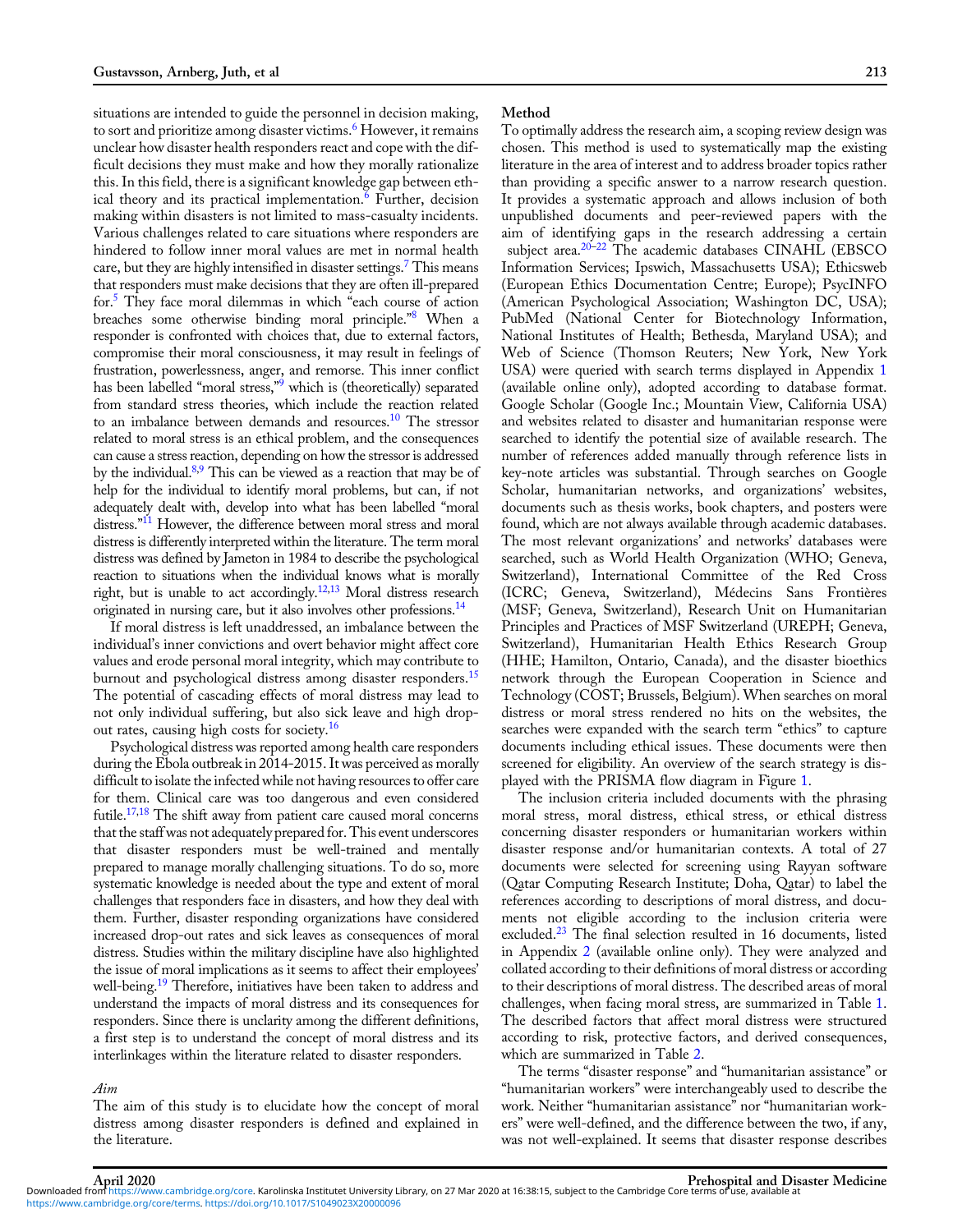<span id="page-2-0"></span>

Figure 1. PRISMA Flow Diagram.

the work of salaried governmental staff, while "humanitarian" is used to describe assistance delivered by volunteers working for neutral, independent, and impartial non-governmental organizations. In this study, a separation between the two was not made since the difference between them was not consistent or clear in the literature. Disaster responders are described in this study as individuals working as health professionals and support staff to provide international disaster assistance, including governmental staff and humanitarian workers.<sup>[24](#page-7-0)</sup> The term humanitarian workers will, in this study, be defined as responders of humanitarian organizations.

## Report/Result

## Definitions of Moral Distress

In the 16 documents, it was found that moral distress, moral stress, and ethical distress are expressions used in a concomitant way, describing similar phenomena. Two of the documents used "moral stress" as an overall expression, $25,26$  one document used "ethical distress," while others drew a distinction between moral stress and moral distress.[27](#page-7-0) "Complex humanitarian distress" was also mentioned, describing ethical distress among humanitarian workers.[28](#page-7-0)

A majority of the definitions and phrasing of moral distress refered to Andrew Jameton's definition: "Moral distress arises when one knows the right thing to do, but institutional constrains make it nearly impossible to pursue the right course of action."<sup>[12,13](#page-7-0)</sup> Raines later expanded on Jameton's definition of moral distress: "(Moral distress) occurs when one knows the right thing to do, but institutional or other constraints make it difficult to pursue the right course of action."<sup>[29](#page-7-0)</sup> This definition was referred to in one document,<sup>[26](#page-7-0)</sup> while four other documents<sup>[25,30](#page-7-0)–[32](#page-7-0)</sup> referred to a combination of definitions. These combinations referred to Jameton's definition, and later broader definitions, such as this definition by Kälvemark, Höglund, and Hansson: "Traditional negative stress symptoms that occur due to situations that involve an ethical dimension and where the health care provider feels she/he is not able to preserve all interests at stake."<sup>[14](#page-7-0)</sup> These two later definitions were expanded to reach beyond moral dilemmas; that is, situations where it is (nearly) impossible to do what is morally permissible (or right), including situations that bring about any type of moral challenge.<sup>[13](#page-7-0),[14,29,33](#page-7-0)</sup> Studies and documents that focused more on the emotional aspect had used the definition developed by Wilkinson: "The psychological disequilibrium and negative feeling state experienced when a person makes a moral decision but does not follow through by performing the moral

Prehospital and Disaster Medicine<br>Downloaded from [https://www.cambridge.org/core.](https://www.cambridge.org/core) Karolinska Institutet University Library, on 27 Mar 2020 at 16:38:15, subject to the Cambridge Core terms of use, available at [https://www.cambridge.org/core/terms.](https://www.cambridge.org/core/terms) <https://doi.org/10.1017/S1049023X20000096>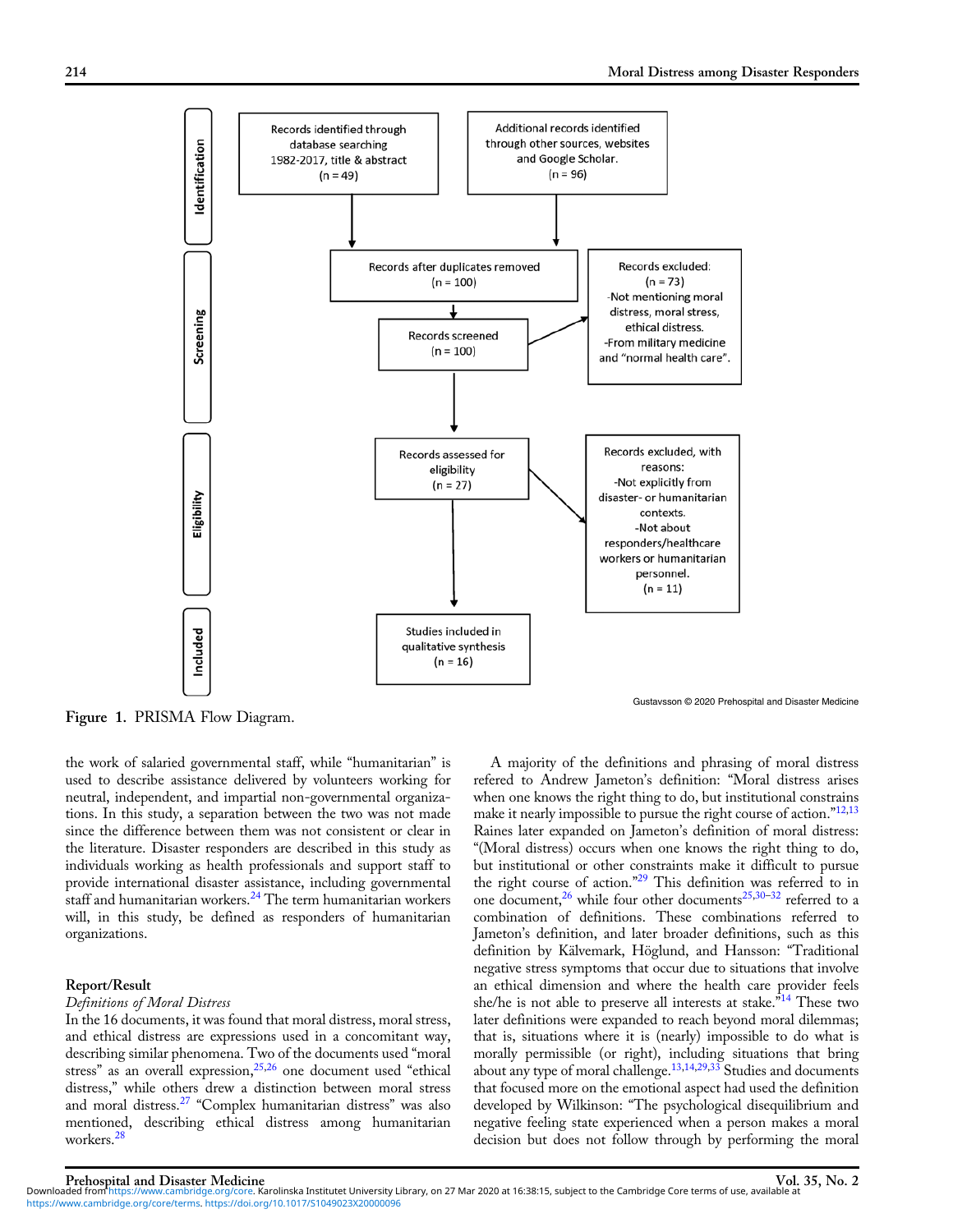|                   | <b>Areas of Moral Challenges</b>                                                  |
|-------------------|-----------------------------------------------------------------------------------|
| <b>Contextual</b> | Political, social, historical, and<br>commercial structures                       |
|                   | Cultural aspects and gender-roles                                                 |
|                   | Religion and traditional beliefs                                                  |
| Organizational    | Policies, restrictions, and<br>decisions, projects targeting<br>specific patients |
|                   | Uneven provision of assistance                                                    |
|                   | Loss of adaptability to new<br>contexts                                           |
|                   | Information and coordination gaps                                                 |
| Professional      | Acting outside of competence<br>area                                              |
|                   | Being forced to provide lower<br>quality of care                                  |
|                   | Obtaining autonomy and informed<br>consent                                        |
| <b>Resources</b>  | Lack of time, supplies, trained<br>staff, and infrastructure                      |
|                   | Priorities, triage, choosing<br>between acute/long-term<br>consequences           |
|                   | Public health vs individualized<br>care                                           |
| <b>Teamwork</b>   | Power discrepancies between<br>international/national staff                       |
|                   | Hierarchal relationships between<br>professions                                   |
|                   | Watching misconduct                                                               |
|                   | Abuse of power towards patients/<br>colleagues                                    |

Gustavsson © 2020 Prehospital and Disaster Medicine Table 1. Summarized Areas of Moral Challenges within Disaster Response and Humanitarian Contexts

behavior indicated by that decision."<sup>[34](#page-7-0)</sup> Wilkinson's definition was narrower than the others by merely including akrasia (weakness of will) as the defining feature of moral distress: that moral distress is only about failing to act on a moral decision.

In Boswell's study $35$  on mental health and moral incongruence in disaster/humanitarian response, moral distress was described as one of the labels of psychological burden of moral compromise using Corley's definition: "[The] uncomfortable psychological disequilibrium that occurs as a result of unethical performance due to obstacles such as time, supervisory conflict, legal parameters, organizational policy, and hierarchal relationships."[36](#page-7-0)

The chapter "Ethics of Healthcare in Disasters and Conflict" in the ICRC's field guide on Management on Limb Injuries during Disasters and Conflicts described moral distress as: "When one knows the ethically correct action, but feels powerless to take that action,"<sup>[37](#page-7-0)</sup> without referring to any specific definition.

The referenced theories and definitions of moral distress were developed from research on health care in high-resource settings. Four of the authors had developed their own concepts or developed novel theoretical models from their findings. Documents that did not state a definition or theory of moral distress nevertheless described factors that contributed to moral distress and proposed novel tools to address moral challenges. Appendix [3](https://doi.org/10.1017/S1049023X20000096) (available

|                         | <b>Risk Factors</b>                                                                                                                                                                                                                                                                                                                                | <b>Protective Factors</b>                                                                                                                                                                                                              |
|-------------------------|----------------------------------------------------------------------------------------------------------------------------------------------------------------------------------------------------------------------------------------------------------------------------------------------------------------------------------------------------|----------------------------------------------------------------------------------------------------------------------------------------------------------------------------------------------------------------------------------------|
| <b>Internal Factors</b> | Work exhaustion.<br>work dissatisfaction.<br>lack of control,<br>unrealistic motivation.<br>low level of self-care,<br>lack of adequate<br>preparedness, and<br>lack of knowledge<br>about moral distress.                                                                                                                                         | Experience of earlier,<br>resolved moral<br>distress, moral<br>courage, physical and<br>psychological fitness<br>(self-care), realistic<br>motivation, capacity<br>for stress<br>management, work<br>satisfaction.                     |
| <b>External Factors</b> | Lack of normal<br>resources to handle<br>moral distress, lack of<br>social support, lack of<br>organizational<br>support, bad<br>leadership,<br>malfunctioning<br>teamwork, culture of<br>(ethical) silence,<br>traumatic<br>experiences,<br>repeated experiences<br>of unresolved moral<br>distress, being<br>silenced when raising<br>awareness. | Formal support,<br>leadership support,<br>long-term support,<br>preparedness and<br>training, social<br>support, trust in team<br>members, ethical<br>debriefings, culture of<br>openness for ethical<br>reflection and<br>discussion. |

Table 2. Factors Affecting Moral Distress among Disaster Responders

online only) summarizes the concepts of moral distress as described in the included literature.

# Decision Making – Moral Uncertainty, Moral Reasoning, and Moral Costs

In the book *Humanitarian Action and Ethics*, the author described moral distress as derived from decisions related to the micro level; that is, when a health care provider faces challenges in delivering care to individuals.<sup>[32](#page-7-0)</sup> Studies by Hunt and colleagues focused on the concepts of moral uncertainty and difficult moral reasoning coupled to decision making as sources of moral distress. In one study, they explored dilemmas related to decisions on whether to provide care outside of professional competency. Situation analysis and retrospective debriefing were two aspects highlighted that could assist professionals in performing informed ethical deci-sion making.<sup>[38](#page-7-0)</sup> In another study by Hunt, participants reported that moral uncertainty and anxiety lead to distress, primarily derived from complex ethical situations.<sup>[39](#page-7-0)</sup> A six-step process was later proposed by Hunt that aimed to give individuals theoretical knowledge to better assess and manage ethical challenges.<sup>[40](#page-7-0)</sup>

Moral cost was another concept that Hunt and colleagues used to describe the result of making decisions or actions that trespass on one's own moral values. The concept of moral cost is similar to the concept of moral injury.<sup>[28,35](#page-7-0)</sup> Hunt, Sinding, and Schwartz described tragic choices as derived from situations of decision mak-ing without a "good option," which leads to moral costs.<sup>[41](#page-7-0)</sup>

# Clashes with Perceived Ideal or Identity

According to three documents, moral distress is centered around the inability of responders to live up to their professional and personal ideals. Schwartz, Sinding, and Hunt described situations

[https://www.cambridge.org/core/terms.](https://www.cambridge.org/core/terms) <https://doi.org/10.1017/S1049023X20000096>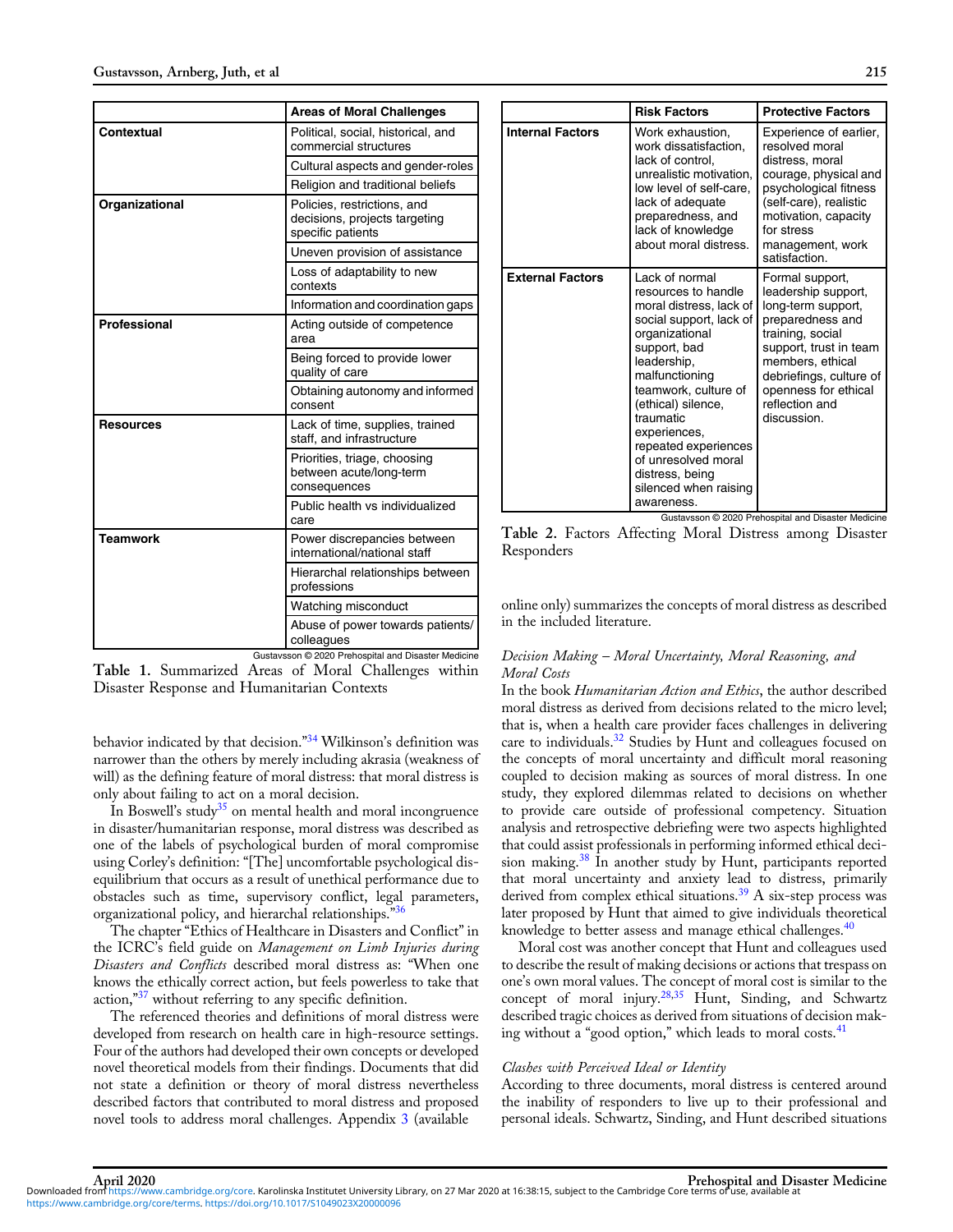in which responders, health care workers, and agencies in humanitarian work "...do not help as intended, and instead impos[e] harm on patients and/or local staff and health systems" as contrib-uting to moral distress.<sup>[42](#page-7-0)</sup> Noutsou suggested that issues related to not being able to maintain professional and personal contribution as intended affect moral distress.[26](#page-7-0) In an article by Schwartz, et al, moral distress among Canadian health care workers was described as: "Ethical challenges which create impacts on both professional and personal identity."<sup>[43](#page-7-0)</sup> High expectations, lack of control, and being unprepared for restructuring priorities were factors contributing to moral distress.<sup>43</sup> In their paper of nursing ethics and disaster triage, Wagner and Dahnke suggested that moral distress is developed from situations in disasters in which the nurse "has to ignore the instincts of helping and nurturing patients."<sup>[44](#page-7-0)</sup>

# Organizational Constraints

The decisions and the level of support provided by the responders' organization influenced the development of moral distress among responders. In a study of the European migration flow, the workers' levels of moral distress were increased by the organization's lack of adaption to a new political context, rather than by a lack of resources.[26](#page-7-0) In another document, uneven allocation of aid and lack of information within the organization to effectively deliver response was reported to cause ethical distress among responders.<sup>[27](#page-7-0)</sup> The consequences derived from uneven provision of aid have been testified by humanitarian workers not in direct contact with the affected individuals, and implicates that moral distress is also experienced by non-medical responders.<sup>[28](#page-7-0)</sup> One study reported that increased geographical distance to the suffering generated emotional detachment and made individuals less prone to moral distress, while individuals directly confronted with the consequences of decision making seemed more prone to both acute and cumulative stress reactions[.25](#page-7-0) In a study by Gotowiech and Cantor-Graae, worsened stress reactions were reported by health care workers who felt they were silenced and ignored when they reached out for guidance when encountered with moral challenges. Furthermore, the authors implied that increased knowledge of moral distress in organizations is crucial to develop guidance and training frameworks.<sup>[30](#page-7-0)</sup> The MSF organization also emphasized the importance of increased knowledge, as fieldworkers have urged better support to manage moral and psychological distress.<sup>[31](#page-7-0)</sup>

# Areas of Moral Challenges – Situations that Might Result in Moral Distress

Moral challenges are situations within a disaster response where the responder faces difficulties acting according to their moral values. These situations were also described by Hunt as complex ethical issues.[39](#page-7-0) However, these situations result in a stress reaction, labelled as moral stress in two documents, $25,26$  $25,26$  $25,26$  while other documents labeled this stress reaction as moral distress or ethical distress. Suggested indicators of moral distress were how the individuals perceive their moral responsibilities and how the context is interpreted, which determine the severity of the situation when faced by moral challenges.<sup>[26](#page-7-0)</sup> Contextual challenges were described as external factors that hinder the responder from acting according to what is perceived as right, without trespassing on the autonomy and dignity among patients.<sup>[38](#page-7-0)</sup> These decisions must be made by responders during events of mass casualties when it is necessary to select patients who might benefit the most by medical intervention. Choosing between treating individual patients in-need versus focusing on public health care needs are also

challenges that health care workers face.<sup>[37](#page-7-0)</sup> An overview of described moral challenges within disaster response and humanitarian contexts is shown in Table 1.

# What are the Consequences?

Individuals are guided by their moral values to make decisions in morally challenging situations.[40](#page-7-0) Repeated and unaddressed moral distress seems to affect the moral compass and the identity of individuals, which might lead to decreased capacity to follow and act upon personally held moral values.<sup>[35](#page-7-0)</sup> Moral residue was described as lingering moral costs and a cause of strong feelings of anxiety.<sup>[41](#page-7-0)</sup> This was also described by Durocher, et al as leading to ethical distress, which was suggested to be highly likely in situations in which all options available to an individual demand something of ethical importance to be surrendered.<sup>[27](#page-7-0)</sup> The MSF research unit (UREPH) had highlighted a pattern of moral distress only becoming visible for the organization when it has resulted in psychological distress. It has also been suggested that repeated and unresolved moral distress leads to moral residue, which further leads to negative psychological consequences.[31](#page-7-0) Gotowiec and Cantor-Graae suggested that these psychological consequences lower the responders' capacity to provide care of high quality.<sup>[30](#page-7-0)</sup>

#### What Makes it Worse? Risk Factors

The risk of moral distress depends on the severity, duration, and a repetitive encounter of morally challenging situations[.28,32,45](#page-7-0) Work exhaustion and work dissatisfaction with a lack of control is evidently a destructive factor for moral distress. Furthermore, a lack of knowledge and preparation in managing moral challenges leads to increased risk in developing moral distress.<sup>[43](#page-7-0)</sup> Being unprepared for applying an ethical approach that is different from the four traditional principles (autonomy, beneficence, non-maleficent, and justice) was described by Wagner and Dahnke as causing moral distress.[44](#page-7-0) Another negative factor mentioned by Gotowiec and Cantor-Graae was the lack of support from co-workers and managers in the team when reaching out for help on ethical issues.<sup>30</sup> A lack of formal and informal support during and after the response increased feelings of isolation. Isolation and lack of recognition of moral distress can result in a higher risk of developing negative psychological consequences such as burnout and secondary traumatization. A responder's altruistic motivations being overrun by the situation at hand is another risk factor for moral distress that has been noted particularly among humanitarian workers.<sup>[28](#page-7-0)</sup>

# How Can Moral Distress be Alleviated? Protective Factors

Resolved moral challenges may lead to confidence and growth within responders.<sup>28</sup> However, addressing and alleviating moral distress depends on available internal and external resources. External resources can be formal and informal, such as leadership support, support from the team, psychological support, and social support from family, social networks, and peer groups. The availability of internal resources is governed by the level of psychological fitness, workload, psychological distress, and capacity for stress management.[30](#page-7-0),[35](#page-7-0),[39](#page-7-0) Allowing a space for ethics in pre-departure training and in the field, as well as in debriefing and long-term support after fieldwork, was therefore emphasized by both MSF and Schwartz, et al.<sup>[31](#page-7-0),[43](#page-7-0)</sup>

# Discussion

This study found that moral distress can be summarized as a stress reaction developed when the responder cannot follow inner moral values in various situations during a disaster response. However, in

[https://www.cambridge.org/core/terms.](https://www.cambridge.org/core/terms) <https://doi.org/10.1017/S1049023X20000096>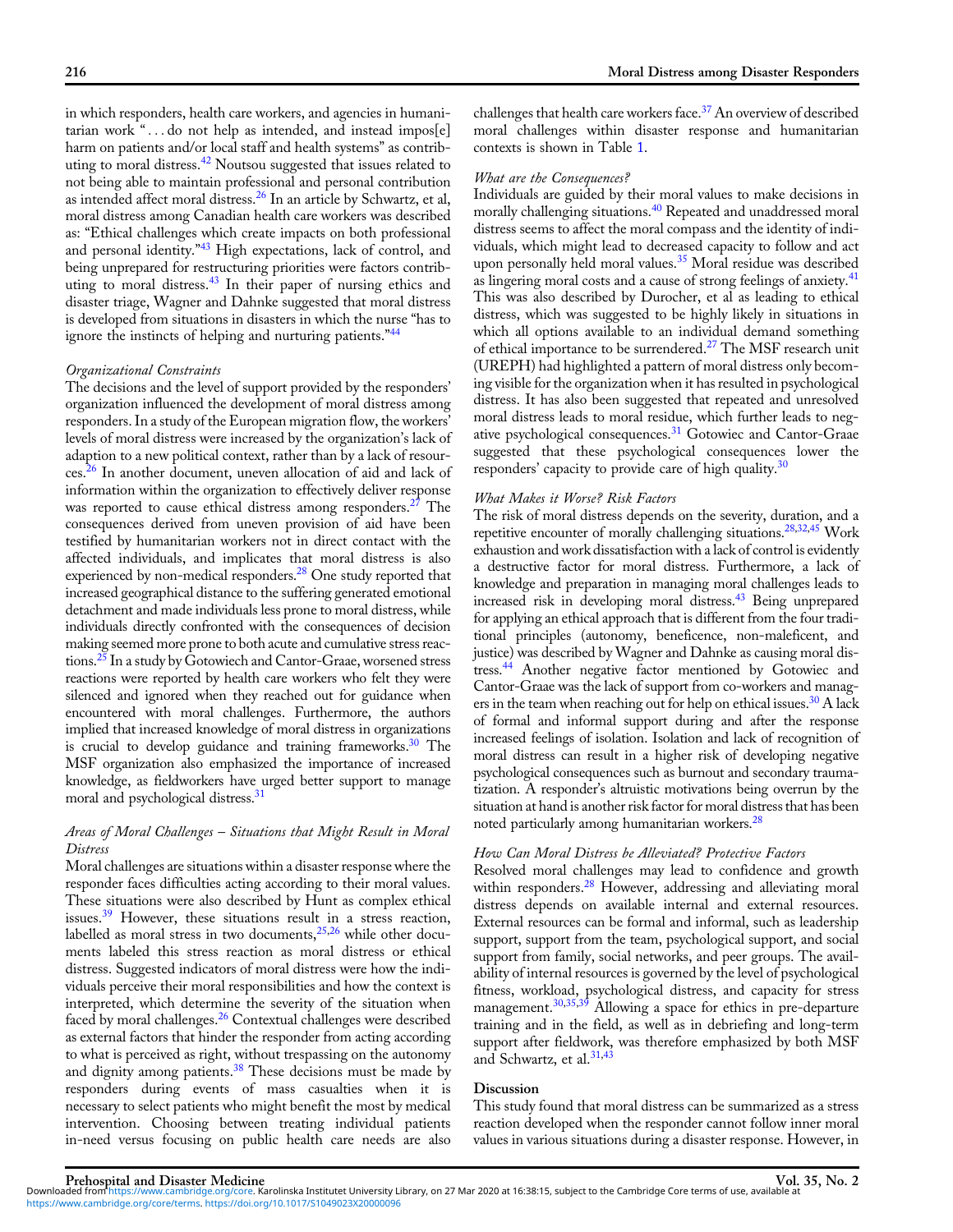

Figure 2. Conceptual Model of Moral Distress.

regard to more detailed accounts of moral distress, there are substantial differences in the literature. Furthermore, this study found that the difference between moral stress and moral distress is often vaguely explained.

In this study, three different types of moral distress were found and described within the disaster response. The first category, when the individual is hindered from doing what he/she perceives to be the right course of action in the situation, is characterized by external obstacles that prevent the responder from helping as intended. This includes being associated with or affected by others' decisions or actions that one finds morally questionable, which leads to an increased sense of powerlessness. The second category, when the individual cannot live up to his/her own ideals, derives from situations where moral values are encroached irrespective of action taken. The third category, failing to do what is perceived as right even if possible, is related to the individual's weakness of will (akrasia) to act upon moral values.

The first and the second types of moral distress are most commonly referred to in the literature. The study found that responders not able to decide their course of action themselves are more prone to moral distress. To observe misconduct while being unable to immediately act results in feelings of being morally complicit and may lead to a sense of personal failure and shame.<sup>[46,47](#page-7-0)</sup> Another type of moral distress, which has been mentioned by Jameton, is the reactive distress developed in the aftermath of the situation that involved moral challenges.<sup>[13](#page-7-0)</sup> The authors in this study argue that reactive distress should be distinguished from other definitions of moral distress since the difference between Jameton's description of the phenomenon of initial and reactive moral distress seems unclear.

## Explanation of Moral Distress within Disaster Response

A conceptual model (Figure 2) was developed based on these findings to further map and display the linkage between the different concepts. To envisage the findings in this study, the conceptual model was developed also aiming at presenting the differences between moral stress, moral distress, and its potential consequences. This model is based on the theoretical mapping of the concepts; hence, it needs additional clarification in further studies regarding how risk and protective factors in reality affect responders. The model visualizes, in a timeline, the development of moral

distress and the links between moral stress, moral distress, and its consequences. In this model, moral stress as a normative response to moral challenges is separated from moral distress and from other consequences. Depending on the intensity, duration, and frequency of moral challenges, moral stress may give rise to moral distress. It may be beneficial to also delineate moral distress from other negative consequences, which can be envisioned as secondary consequences to unmitigated moral distress. These consequences include those that concern moral aspects, such as moral residue and other more general negative psychological consequences, such as burnout. Finally, this study proposes that the long-term psychological outcomes form a feedback loop in that they influence the responders' capacity to address future moral challenges through their influence on risk and protective factors. The risk and protective factors can potentially hamper and support development in each step.

This model displays a manifestation of moral distress with the interplay between the responder and the context. The overview of the different concepts in this model can facilitate future research and be used to illuminate how the concepts are inter-related. Further research is encouraged to explore the links between moral distress and psychological consequences. Moral numbness and detachment to moral aspects of care can be devastating consequences deriving from residues of moral distress, but also from work exhaustion, compassion fatigue, and burnout.<sup>[48](#page-7-0)</sup> The risk of developing psychological consequences has also been ascribed to an imbalance between inner beliefs and behaviour.<sup>[15](#page-7-0)</sup> At the time of this study, only one organization has put strategies in place to highlight these consequences: MSF has now emphasized their concern for moral distress, and pre-departure courses in ethics have been developed at a few operational centers. A motion has been put forward by the association of members in MSF urging ethics reflection, discussion, and concrete measures to reduce moral distress. In their motivation for these measures, improperly addressed moral challenges are described as leading to moral distress among fieldworkers, but also leading to job attrition, dysfunction in oper-ations, reputational harm, and hardship for the beneficiaries.<sup>[49](#page-7-0)</sup>

#### What Explains Moral Distress?

The disaster response is defined by needs that are greater than the available resources, and so one can argue that responders would be

April 2020 April 2020 Prehospital and Disaster Medicine<br>Downloaded from [https://www.cambridge.org/core.](https://www.cambridge.org/core) Karolinska Institutet University Library, on 27 Mar 2020 at 16:38:15, subject to the Cambridge Core terms of use, avai [https://www.cambridge.org/core/terms.](https://www.cambridge.org/core/terms) <https://doi.org/10.1017/S1049023X20000096>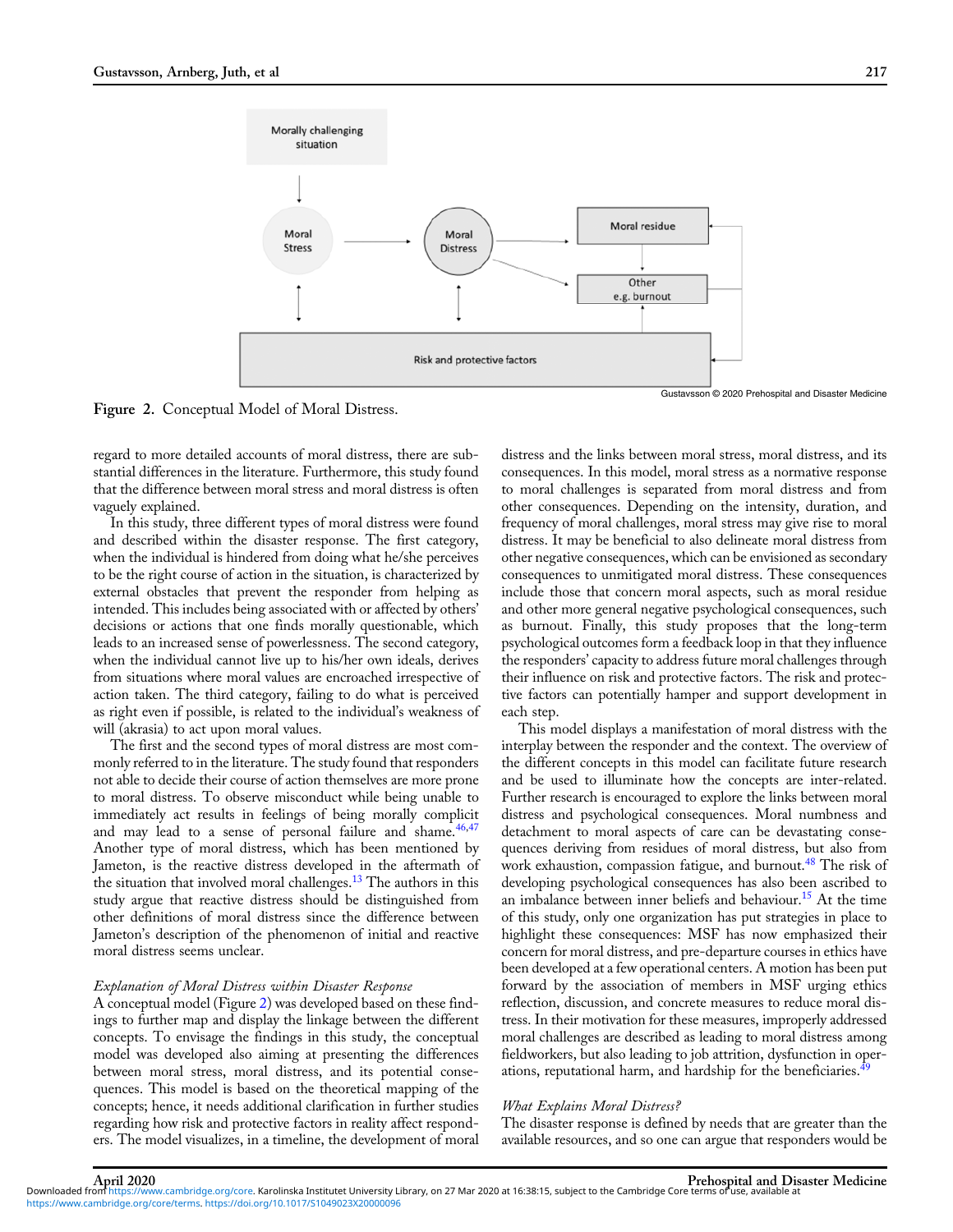<span id="page-6-0"></span>both prepared for and familiar with these circumstances. Moral distress is, however, a stated problem, and perhaps responders from high-resource settings are more prone to moral distress? Holding regular employment in which there are plenty of resources could be a hampering factor for responders when they try to adapt to lowresource contexts. If the contrast between contexts is influencing the risk of moral distress, local staff who are used to working in low-resource settings should have lower levels of moral distress. However, the research on moral distress among local staff is limited. In one paper from 2014, Ulrich elaborated on moral distress experienced by African health workers due to the Ebola outbreak.<sup>[50](#page-7-0)</sup> In another study, moral distress was investigated among Ugandan nurses working in the HIV care.<sup>[51](#page-7-0)</sup> Indeed, the research unit (UREPH) in MSF urges comparative surveys on the prevalence of moral distress among fieldworkers and among locally hired staff.<sup>[31](#page-7-0)</sup>

Engagement in disaster response and within humanitarian organizations is often branded with an urge to make a difference with a level of altruistic motivation.<sup>52</sup> This motivation can create a clash with reality when situational demands hinder the responders from acting on these motivations. Therefore, ambitious motivation could be a worsening factor regarding moral distress. In contrast, individuals who possess a sense of meaning through the work could be considered more resilient, more persistent, and constructive in their response to moral challenges. Nonetheless, it seems essential to aid responders and humanitarian workers to facilitate realistic motivations.

Morally challenging situations are ubiquitous in disaster settings, and it is therefore essential to highlight the impact of moral stress. There are several potential ways to interrupt the path from moral stress to moral distress and moral residue, such as proper training, individual preparedness, and support from the organization. Evidence of effective preventive measures and preparatory education is an area that has received little attention in the literature.<sup>43</sup> Although individuals cannot be prepared for all the various moral challenges they will face, adequate knowledge of moral distress and its consequences might strengthen the moral courage and capacity to cope and seek support. Awareness of the circumstances that responders might face could promote more realistic motivations. Greater knowledge about the characteristics of moral distress, how to identify it, and how to provide support may be essential within organizations to create an environment where staff can seek support and openly discuss moral challenges.

## Methodological Considerations and Limitations

The studies included in this review generally concern responders from high-resource settings. The findings may therefore have limited generalizability to local health care workers' experiences of moral distress in low-resource settings. Furthermore, to clearly delimit the scope of this review, a decision was made to focus on moral distress; therefore, documents and handbooks focusing on staff well-being and psychological aspects of responders' health without mentioning moral distress, moral stress, or ethical distress have not been included in this study. The results pertaining to how other psychological consequences link to morally challenging situations are therefore limited. Future studies may benefit from a broader scope to expand the understanding of these issues. In addition, although several concepts similar to moral distress exist in other contexts, these concepts were not included in the present review. Moral injury, which has been investigated among military veterans,<sup>53</sup> and stress of conscience are both similar to moral distress. However, these concepts were not included in the scope of this study. A possible avenue for future research would be to compare these concepts with moral distress. It is of note that publications produced in languages other than Swedish and English were not included. Although the extent of this literature is unclear, the focus on Swedish and English sources, mainly deriving from a western-oriented view of moral distress, may have contributed to the similarity of the definitions of moral distress mentioned in this review. Finally, although the authors' own experience in humanitarian work has been the impetus for this review, individual experiences may result in preconceptions that influence the interpretation of the results. To mitigate this issue, the results were discussed extensively among the co-authors with no personal experience of working as disaster responders.

# Conclusions

Several concepts exist that describe the outcomes of morally challenging situations, centering on situations when individuals are prevented from acting in accordance with their moral values. Their specific differences, however, suggest that to achieve greater clarity in future work, moral stress and moral distress should be distinguished. The authors in this study suggest that moral stress is a common reaction that includes feelings of frustration and powerlessness developed during morally challenging situations when individuals are prevented from acting in accordance with their values and ideals. In contrast, moral distress comprises the negative stress reaction that may develop in the aftermath if the responder cannot find constructive solutions or receive support. This study provides greater clarity in the different concepts of moral distress in the literature, which is essential to further examine how responders and humanitarian workers are affected by moral challenges.

#### Supplementary Material

To view supplementary material for this article, please visit [https://](https://doi.org/10.1017/S1049023X20000096) [doi.org/10.1017/S1049023X20000096](https://doi.org/10.1017/S1049023X20000096)

#### References

- 1. Michel P-O. Trauma och stress. Stöd och uppföljning av drabbade och insatspersonal. Malménsgatan 4, 65455 Karlstad: Michel Mentor AB; 2017-01-25.
- 2. ICN (2012). "The ICN Code of Ethics for Nurses." International Council of Nurses. [http://www.old.icn.ch/images/stories/documents/about/icncode\\_english.pdf](http://www.old.icn.ch/images/stories/documents/about/icncode_english.pdf). Accessed January 31, 2018.
- 3. World Medical Association. "WMA Medical Ethics Manual." 3rd edition. [https://www.](https://www.wma.net/whatwe-do/education/medical-ethics-manual/) [wma.net/whatwe-do/education/medical-ethics-manual/](https://www.wma.net/whatwe-do/education/medical-ethics-manual/). Accessed January 31, 2018.
- 4. Friedman MJ, Warfe PG, Mwiti GK, et al. Trauma Interventions in War and Peace: Prevention, Practice, and Policy. Kluwer Academic Publishers: Springer, Boston, Massachusetts USA; 2003.
- 5. Rességuier A. The moral sense of humanitarian actors: an empirical exploration. Disasters. 2018;42(1):62–68.
- 6. Tannsjo T. Ethical aspects of triage in mass casualty. Curr Opin Anaesthesiol. 2007;20(2):143–146.
- 7. Leider JP, DeBruin D, Reynolds N, Koch A, Seaberg J. Ethical guidance for disaster response, specifically around crisis standards of care: a systematic review. Am J Pub Health. 2017;107(9):E1–E9.
- 8. Kälvemark Sporrong S. Ethical Competence and Moral Distress in the Health Care Sector: A Prospective Evaluation of Ethics Rounds. Doctoral thesis, comprehensive summary. Uppsala, Sweden: Digital Comprehensive Summaries of Uppsala Dissertations from the Faculty of Medicine, Acta Universitatis Upsaliensis; 2007.
- 9. Lutzen K, Cronqvist A, Magnusson A, Andersson L. Moral stress: synthesis of a concept. Nursing Ethics. 2003;10(3):312–322.